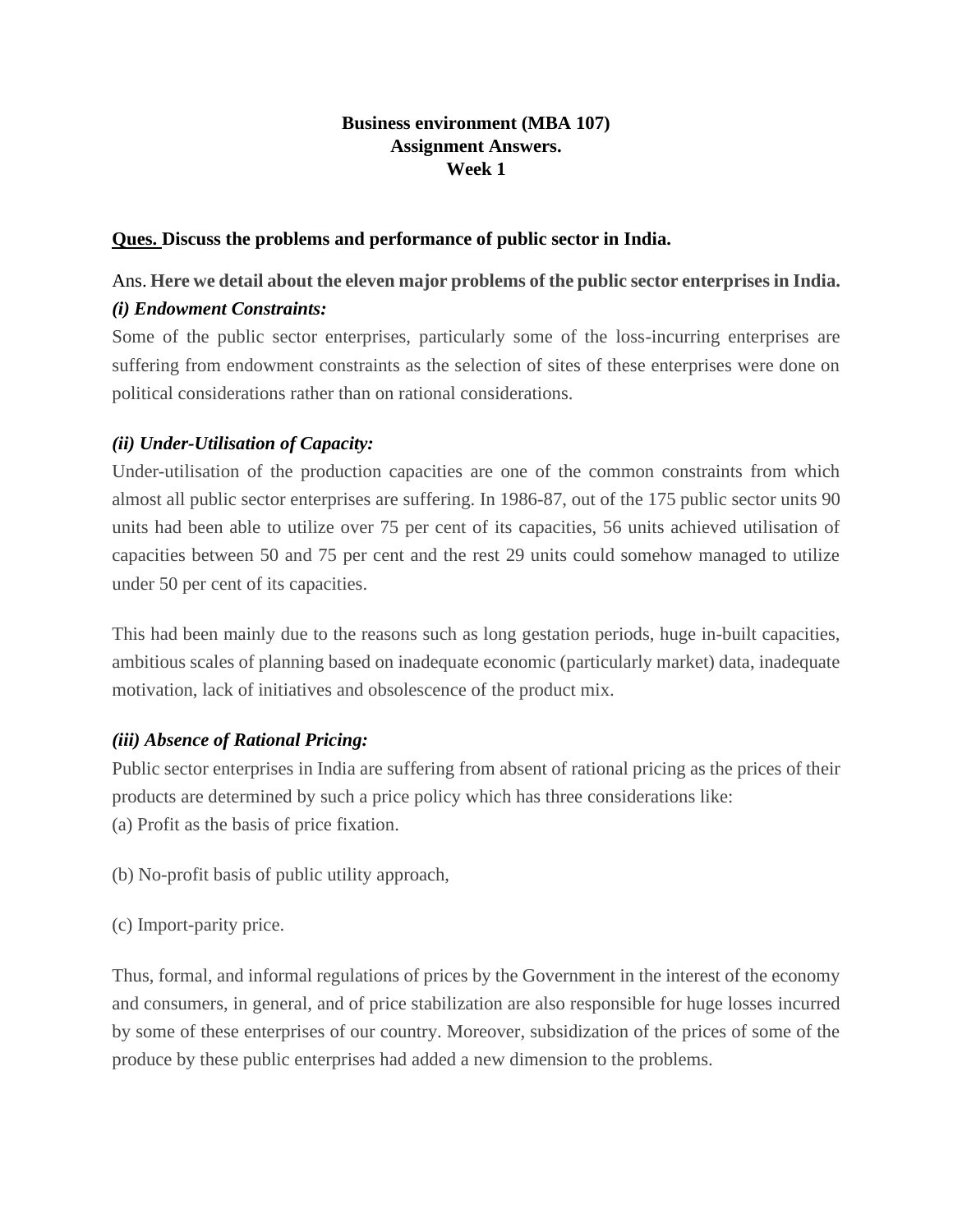# *(iv) Technological Gap:*

Some of the public sector enterprises in India are suffering from technological gap as these enterprises could not adopt up-to-date technologies in their production system leading to high unit cost and lower yield. Enterprises like I.I.S.C.O., E.C.L. etc. are suffering from this constraint.

#### *(v) Government Interference:*

Much government interference in the day to day activities of the public sector enterprises has reduced the degree of autonomy of the managements in respect of employment, pricing, purchase etc.

# *(vi) Heavy Social Costs:*

Public sector enterprises are suffering from heavy social costs such as the outlays on townships and allied provision of amenities to its employees.

# *(vii) Operational and Managerial Inadequacies:*

The public sector enterprises in India are also suffering from operational and managerial inadequacies and inefficiencies leading to huge wastages and leakages of funds in their day-to-day activities.

# *(viii) Evil Competition and Sabotage:*

Between the public sector and private sector units within the same industry sometimes there exists evil competition which leads to sabotaging of public sector units at a large scale.

#### *(ix) Marketing Constraint:*

Some public sector units are even faced with marketing constraints where due to repetitive type of production mix they could not collect a good market for some of their products where the market is already captured by some big private industrial houses leading to a constant increase in inventories.

# *(x) Surplus Manpower:*

In some of the public sector units there is the problem of surplus manpower which is creating drainage of resources unnecessarily leading to increase in the unit cost of production. Political considerations have also contributed towards overstaffing of unskilled workers in these units.

#### *(xi) External Factors:*

Workers engaged in the public sector enterprises are lacking sincerity and devotion to their job leading to wastage of working hours which finally affects productive capacities of these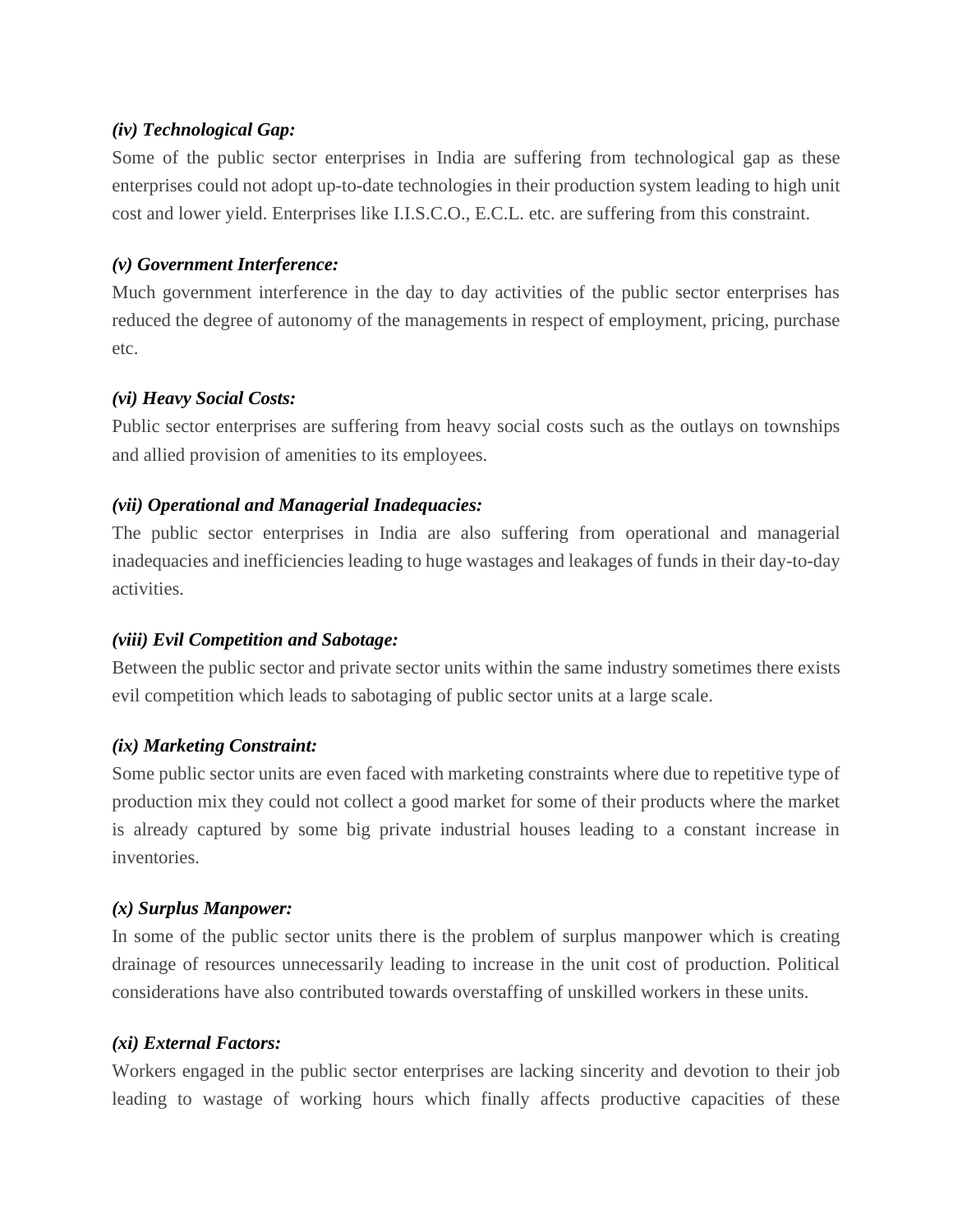enterprises. Moreover, external factors like too much trade unionism, union rivalries and labour troubles are also disrupting the smooth functioning of the production system of these public sector enterprises in the country.

Considering the problems of sickness faced by the Public enterprises, the Standing Conference on Public Enterprises (SCOPE) had recently constituted a committee to study various aspects of sickness of public enterprises. In its recently submitted report (in December, 1995) on its analysis of PSU problems, the committee felt that too much interference by the Government in areas like autonomy and accountability, constitution of board of directors, continuity to top management and little discretionary powers to management for investment, employment, pricing and wages affected the PSU performance.

#### **Performance of Public Sector Enterprises in India**

#### **Following are some of the performances of public sector enterprises in India:**

#### *1. Employment Generation:*

In the various Five Year Plans although we have invested around 60 per cent of our total planned resources on the development of public sector but this sector generated employment to the extent of only 181.97 lakh till 2004. But the total employee strength of Central Public Sector Enterprises (CPSEs) has been coming down from 20 lakh in 2001-02 to 16.14 lakh in 2006-07 and then to 15.7 lakh in 2007-08.

About 5.94 lakh employees had opted for Voluntary Retirement Scheme (VRS) till March, 2008. Thus, total number of, persons employed in the public sector enterprises is about 6.6 per cent of the total number of workforce in the country. In India, 90 per cent of the total numbers of workforce are employed in un-organised sector and the rest 10 per cent are employed in organised sector. Out of this total employment generated in the organised sector, 7.13 per cent of these workers are employed in the public sector in 1991. Thus in respect of employment generation the share of public sector enterprises remained very poor as these enterprises were mostly capital-intensive in nature.

#### *2. Contribution to NDP:*

In-spite of huge investment the public sector enterprises contributed a little portion of the Net Domestic Product of the country. Although average rate of growth of investment in the public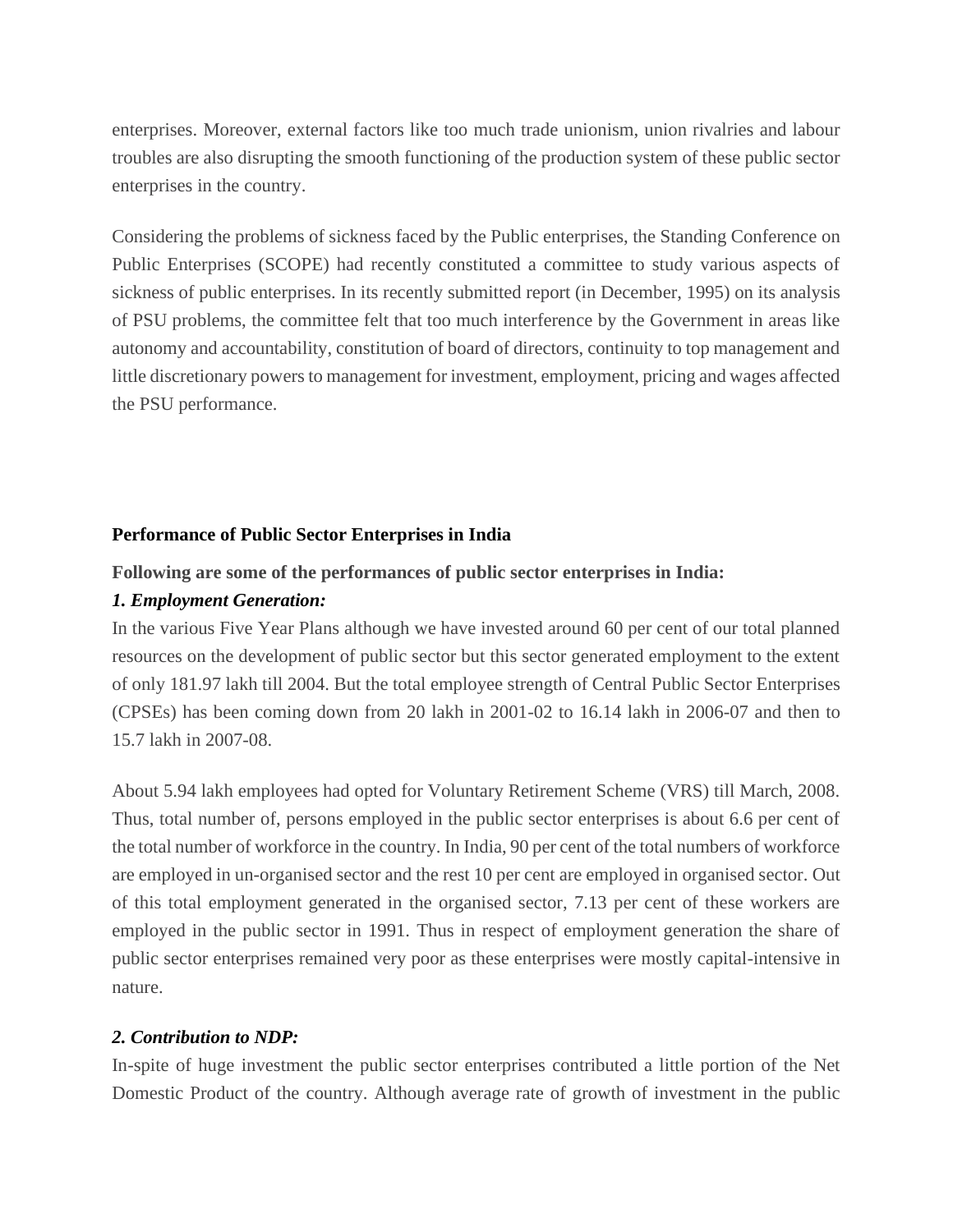enterprises remained very high (i.e., 16 per cent to 21 per cent) but the share of public sector enterprises in N.D.P. has been increasing at a very slow rate i.e., from 3 per cent in 1950-51 to 7.5 per cent in 1970-71 and then rose to 11.12 per cent in 2005-06.

#### *3. Contribution to Gross Domestic Capital Formation:*

The share of public sector enterprises in gross domestic capital formation has also increased at a very slow rate, i.e., from 3.5 per cent during the First Plan to only 10.7 per cent during Seventh Plan period.

#### *4. Foreign Exchange Earnings:*

The foreign exchange earning of the public sector enterprises has gradually increased from Rs. 35 crore in 1965-66 to Rs. 170 crore in 1969-70 and then to Rs. 10,345 crore in 1992-93. But in physical terms the rate of growth of these earnings would be much less.

# *5. Contribution to Government Exchequer*

*The contribution of the public sector enterprises towards Government exchequer through dividend, corporate tax, excise duties, custom duties and other has increased from Rs. 7,985 crore during the Fourth Plan to Rs. 85,445 crore during the Tenth Plan. But a good portion of this contribution has been done at the cost of increased tax burden on the people of the country.*

# *6. Profitability:*

In respect of profitability, the public sector enterprises are showing a dismal picture. Although some public enterprises are earning a good amount of profit but a good number of other public enterprises are incurring a huge loss leading to a fall in the amount of overall net profit earned by the public sector enterprises in general.

In 1992-93, the top ten profit leaders of the public sector enterprises with their amount of profit were as follows: IOC (1085), NTPC (1007), ONGC (530), MTNL (421), SAIL (367), BPCL (225), NSML (237), HPCL (206), MMTC (199), and BHEL (187). On the other hand, the top ten loss leaders in our public sector enterprises with their amount of losses (shown in brackets in crores of Rupees) were as follows: RINL (987), HFC (330), FCI (225), DTC (204), IA (199), HEC (193), IDPL (112), HSL (104), HPC (71) and HSCL (69.4).

If we look back at the profitability of these public enterprises then in the initial period the picture was really gloomy. During the period 1966-67 to 1970-71, these public enterprises have earned a net loss to the tune of Rs. 800 crore.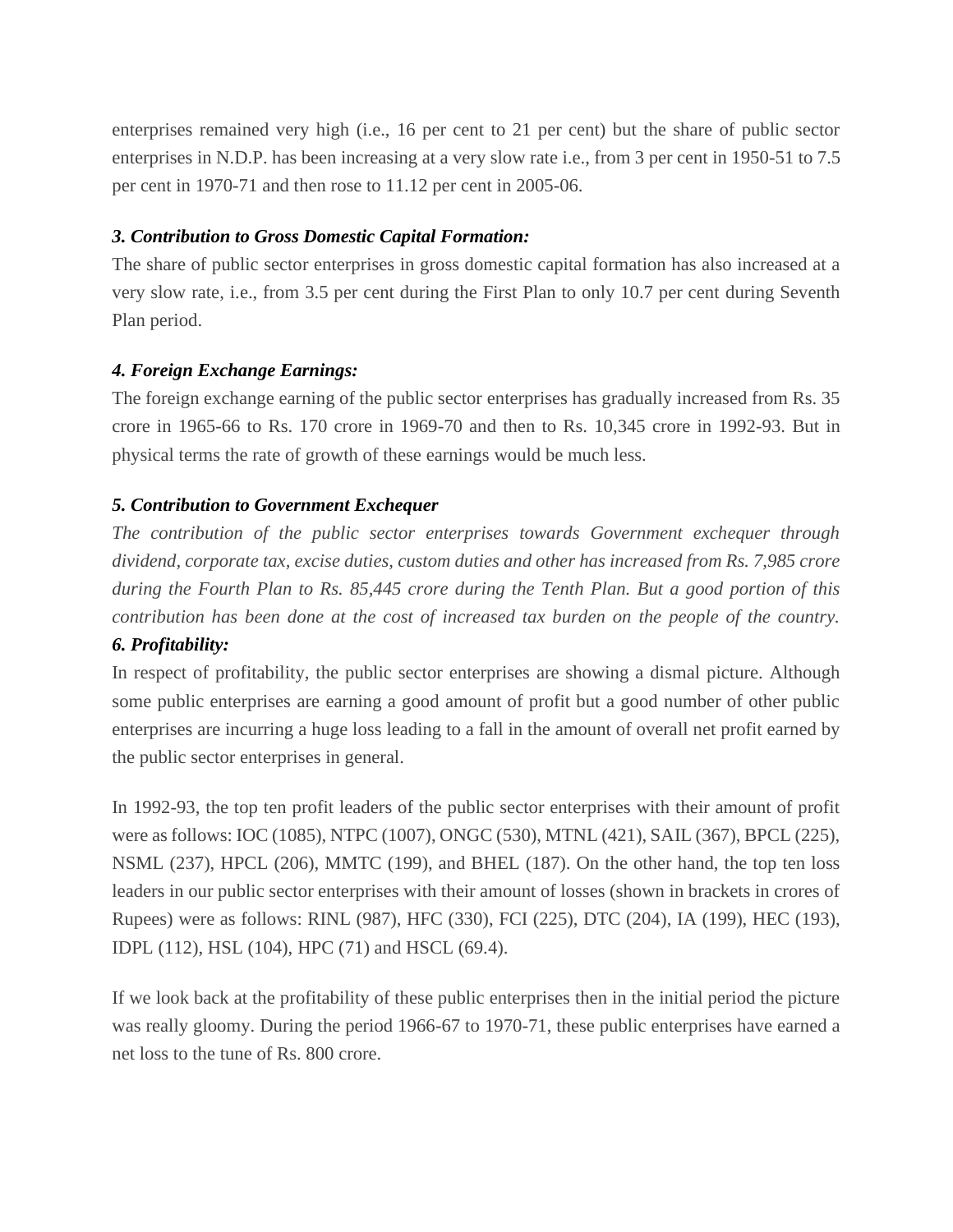#### **Ques 2. Discuss the need for foreign investment.**

**Ans.** Foreign direct investment (FDI) has become an integral part of national development strategies for almost all the nations globally. It's global popularity and positive output in augmenting of domestic capital, productivity and employment; has made it an indispensable tool for initiating economic growth for countries.FDI in India has contributed effectively to the overall growth of the economy in the recent times. FDI inflow has an impact on India's transfer of new technology and innovative ideas; improving infrastructure, thus makes a competitive business environment.

FDI so indispensible for a country that we can't imagine development without it? Perhaps not, if we imagine entire world as a one country, then the word is developing and growing without investment from any other planet. However, if there were some investments from Moon or Venus, the level of development or growth must be different and better. Thus, India can grow without FDI and in fact developed without or with very little FDI till 1980s but pattern and rate of growth is entirely different from the post 1990 years. Since, the GDP growth rate is falling now, export growth and Index of Industrial Production (IIP) abysmally low, need for big push is felt for the economy and if domestic investment is unable to provide that impetus, foreign investment can bridge that gap.FDI provides a win – win situation to the host and the home countries. Both countries are directly interested in inviting FDI, because they benefit a lot from such type of investment. The 'home' countries want to take the advantage of the vast markets opened by industrial growth. On the other hand, the 'host' countries want to acquire technological and managerial skills and supplement domestic savings and foreign exchange.

Moreover, the paucity of all types of resources viz. financial, capital, entrepreneurship, technological know- how, skills and practices, access to markets- abroad- in their economic development, developing nations accepted FDI as a sole visible panacea for all their scarcities. Further, the integration of global financial markets paves ways to this explosive growth of FDI around the globe.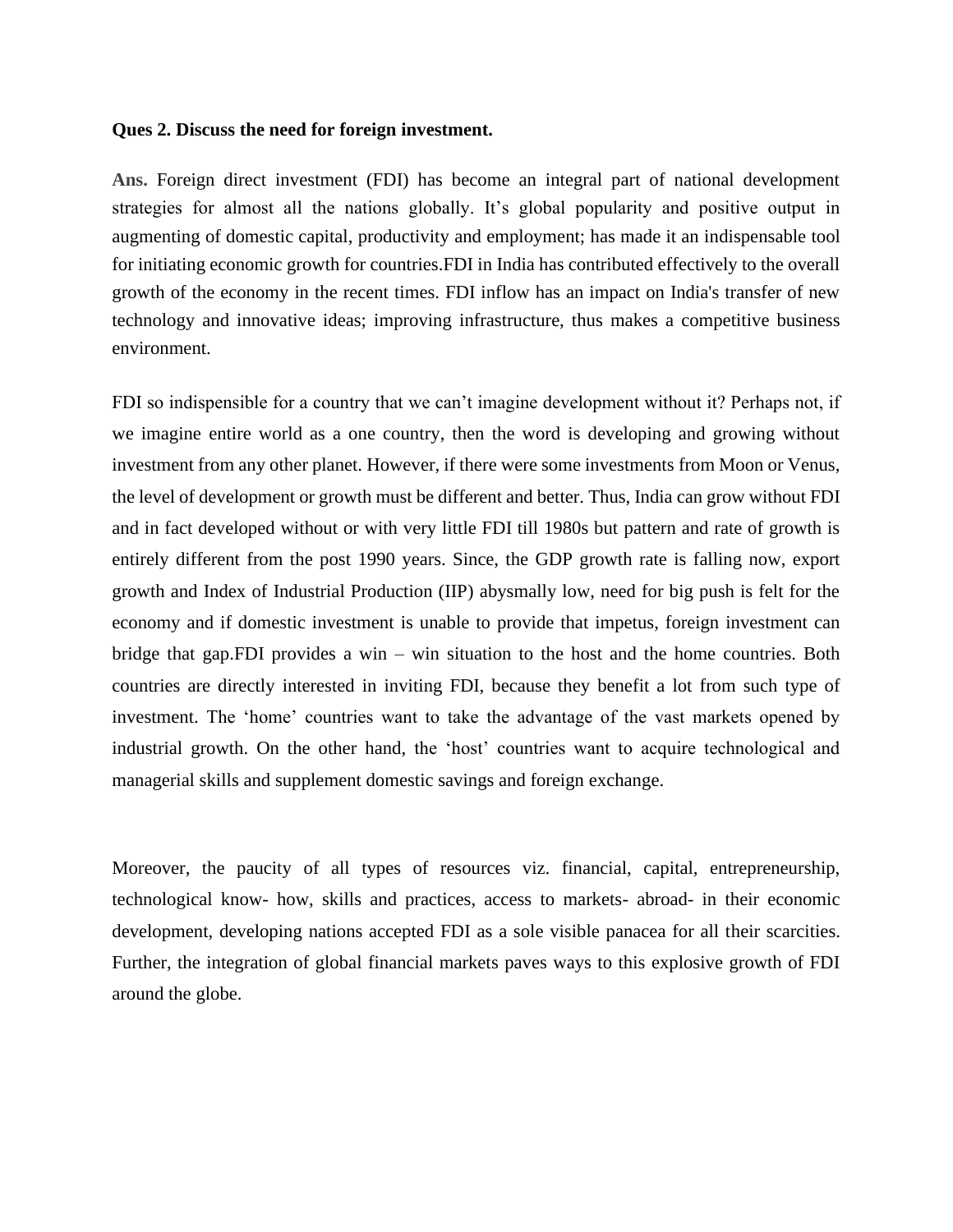Developing countries like India need substantial foreign inflows to achieve the required investment to accelerate economic growth and development. It can act as a catalyst for domestic industrial development. Further, it helps in speeding up economic activity and brings with it other scarce productive factors such as technical knowhow and managerial experience, which are equally essential or economic development.

# **Ques 3. What are the reasons of growth of MNC. Explain their harmful and favourable effects on Indian economy.**

Ans. The main factors which have contributed towards the growth of multinational corporations are given below:

- 1. Market Expansion: The growth of GDP and per capita income in various countries led to increasing demand for goods and services. Companies in developed economies, explained their operations overseas to exploit the expanding markets abroad.
- 2. Marketing Superiorities : Multinationals enjoy the following marketing superiorities over the following over the domestic companies :
	- a) Availability of more reliable and up-to-date information about market conditions.
	- b) Reputation in the market due to popular brands and image.
	- c) More effective advertising and sales promotion techniques.
	- d) Wide distribution network.
	- e) Quick transportation and warehousing facilities.

3. Financial Superiorities : Multinationals are financially superior to domestic companies in the following respects :

a) Huge financial resources.

b) More effective and economical utilisation of funds through transfer of excess funds from one country to another.

- c) Easy access to foreign capital markets.
- d) Easy mobilisation of high quality resources of different types.

e) Access to international banks and financial institutions.

4. Technological Superiorities : Multinationals have strong  $R \& D$  departments. They can invent and innovate new products and processes more easily and frequently. This provides them an edge over national companies. Developing countries invite multinationals for advanced technology due to the following reasons :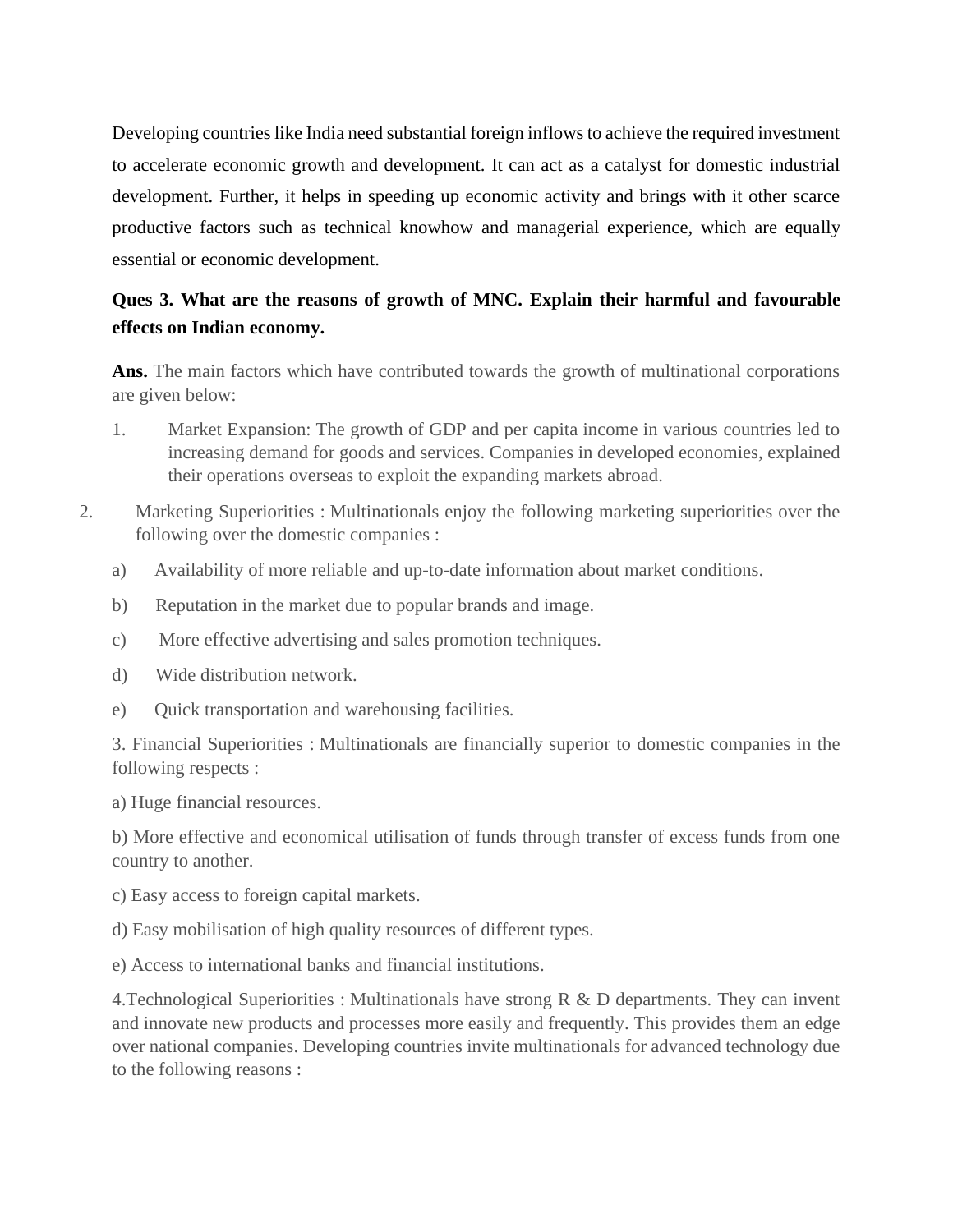a) Developing countries do not have the resources to develop advanced technology and the level of industrialisation is low.

b) They are unable to exploit their rich mineral and other natural resources due to shortage of funds and low level technology.

c) They do not have adequate foreign exchange reserves to import raw materials, capital equipment and technology on their own.

d) They face difficulty in marketing their products in highly competitive world markets.

# **Role of Multinational Corporations in the Indian Economy!**

Prior to 1991 Multinational companies did not play much role in the Indian economy. In the prereform period the Indian economy was dominated by public enterprises.To prevent concentration of economic power industrial policy 1956 did not allow the private firms to grow in size beyond a point. By definition multinational companies were quite big and operate in several countries.

While multinational companies played a significant role in the promotion of growth and trade in South-East Asian countries they did not play much role in the Indian economy where importsubstitution development strategy was followed. Since 1991 with the adoption of industrial policy of liberalisation and privatisation rote of private foreign capital has been recognized as important for rapid growth of the Indian economy. Since source of bulk of foreign capital and investment are multinational corporation, they have been allowed to operate in the Indian economy subject to some regulations. The following are the important reasons for this change in policy towards multinational companies in the post-reform period.

# **Some of world's largest multinational corporations are given below:**

# *1. Promotion Foreign Investment:*

In the recent years, external assistance to developing countries has been declining. This is because the donor developed countries have not been willing to part with a larger proportion of their GDP as assistance to developing countries. MNCs can bridge the gap between the requirements of foreign capital for increasing foreign investment in India The liberalized foreign investment pursued since 1991, allows MNCs to make investment in India subject to different ceilings fixed for different industries or projects. However, in some industries 100 per cent export-oriented units (EOUs) can be set up. It may be noted, like domestic investment, foreign investment has also a multiplier effect on income and employment in a country.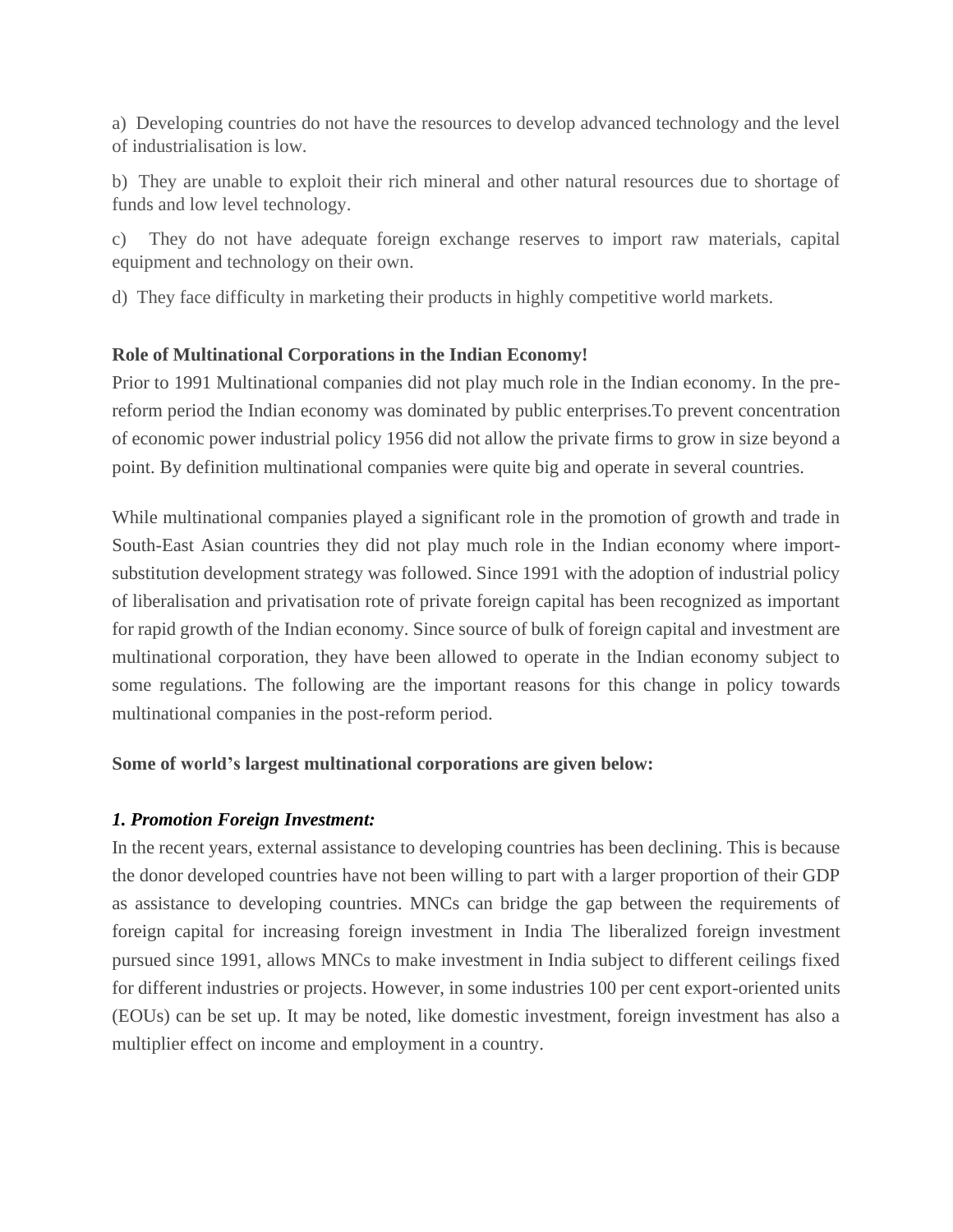For example, the effect of Suzuki firm's investment in Maruti Udyog manufacturing cars is not confined to income and employment for the workers and employees of Maruti Udyog but goes beyond that. Many workers are employed in dealer firms who sell Maruti cars.

Moreover, many intermediate goods are supplied by Indian suppliers to Maruti Udyog and for this many workers are employed by them to manufacture various parts and components used in Maruti cars. Thus their incomes also go up by investment by a Japanese multinational in Maruti Udyog Limited in India.

# *2. Non-Debt Creating Capital inflows:*

In pre-reform period in India when foreign direct investment by MNCs was discouraged, we relied heavily on external commercial borrowing (ECB) which was of debt-creating capital inflows. This raised the burden of external debt and debt service payments reached the alarming figure of 35 per cent of our current account receipts. This created doubts about our ability to fulfill our debt obligations and there was a flight of capital from India and this resulted in balance of payments crisis in 1991. As direct foreign investment by multinational corporations represents non-debt creating capital inflows we can avoid the liability of debt-servicing payments. Moreover, the advantage of investment by MNCs lies in the fact that servicing of non-debt capital begins only when the MNC firm reaches the stage of making profits to repatriate Thus, MNCs can play an important role in reducing stress strains and on India's balance of payments (BOP).

# *3. Technology Transfer:*

Another important role of multinational corporations is that they transfer high sophisticated technology to developing countries which are essential for raising productivity of working class and enable us to start new productive ventures requiring high technology. Whenever, multinational firms set up their subsidiary production units or joint-venture units, they not only import new equipment and machinery embodying new technology but also skills and technical know-how to use the new equipment and machinery.

As a result, the Indian workers and engineers come to know of new superior technology and the way to use it. In India, the corporate sector spends only few resources on Research and Development (R&D). It is the giant multinational corporate firms (MNCs) which spend a lot on the development of new technologies can greatly benefit the developing countries by transferring the new technology developed by them. Therefore, MNCs can play an important role in the technological up-gradation of the Indian economy.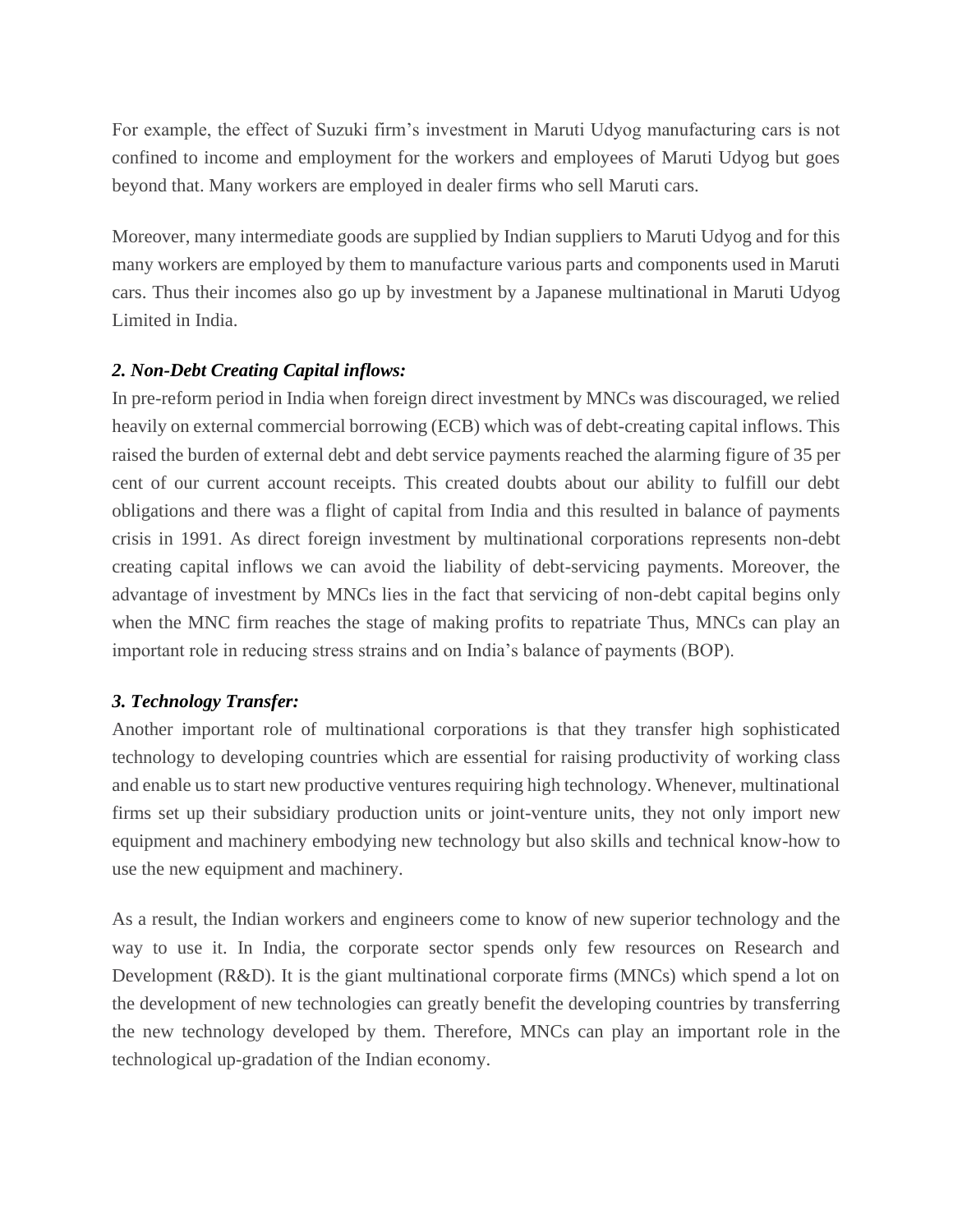# *4. Promotion of Exports:*

With extensive links all over the world and producing products efficiently and therefore with lower costs multinationals can play a significant role in promoting exports of a country in which they invest. For example, the rapid expansion in China's exports in recent years is due to the large investment made by multinationals in various fields of Chinese industry.

Historically in India, multinationals made large investment in plantations whose products they exported. In recent years, Japanese automobile company Suzuki made a large investment in Maruti Udyog with a joint collaboration with Government of India. Maruti cars are not only being sold in the Indian domestic market but are exported in a large number to the foreign countries.

As a matter of fact until recently, when giving permission to a multinational firm for investment in India, Government granted the permission subject to the condition that the concerned multinational company would export the product so as to earn foreign exchange for India.

However, in case of Pepsi, a famous cold -drink multinational company, while for getting a product license in 1961 to produce Pepsi Cola in India it agreed to export a certain proportion of its product, but later it expressed its inability to do so. Instead, it ultimately agreed to export things other than what it produced such as tea.

# *5. Investment in Infrastructure:*

With a large command over financial resources and their superior ability to raise resources both globally and inside India it is said that multinational corporations could invest in infrastructure such as power projects, modernisation of airports and posts, telecommunication.The investment in infrastructure will give a boost to industrial growth and help in creating income and employment in the India economy. The external economies generated by investment in infrastructure by MNCs will therefore crowd in investment by the indigenous private sector and will therefore stimulate economic growth.

In view of above, even Common Minimum Programme of the present UPA government provides that foreign direct investment (FDI) will be encouraged and actively sought, especially in areas of (a) infrastructure, (b) high technology and (c) exports, and (d) where domestic assets and employment are created on a significant scale.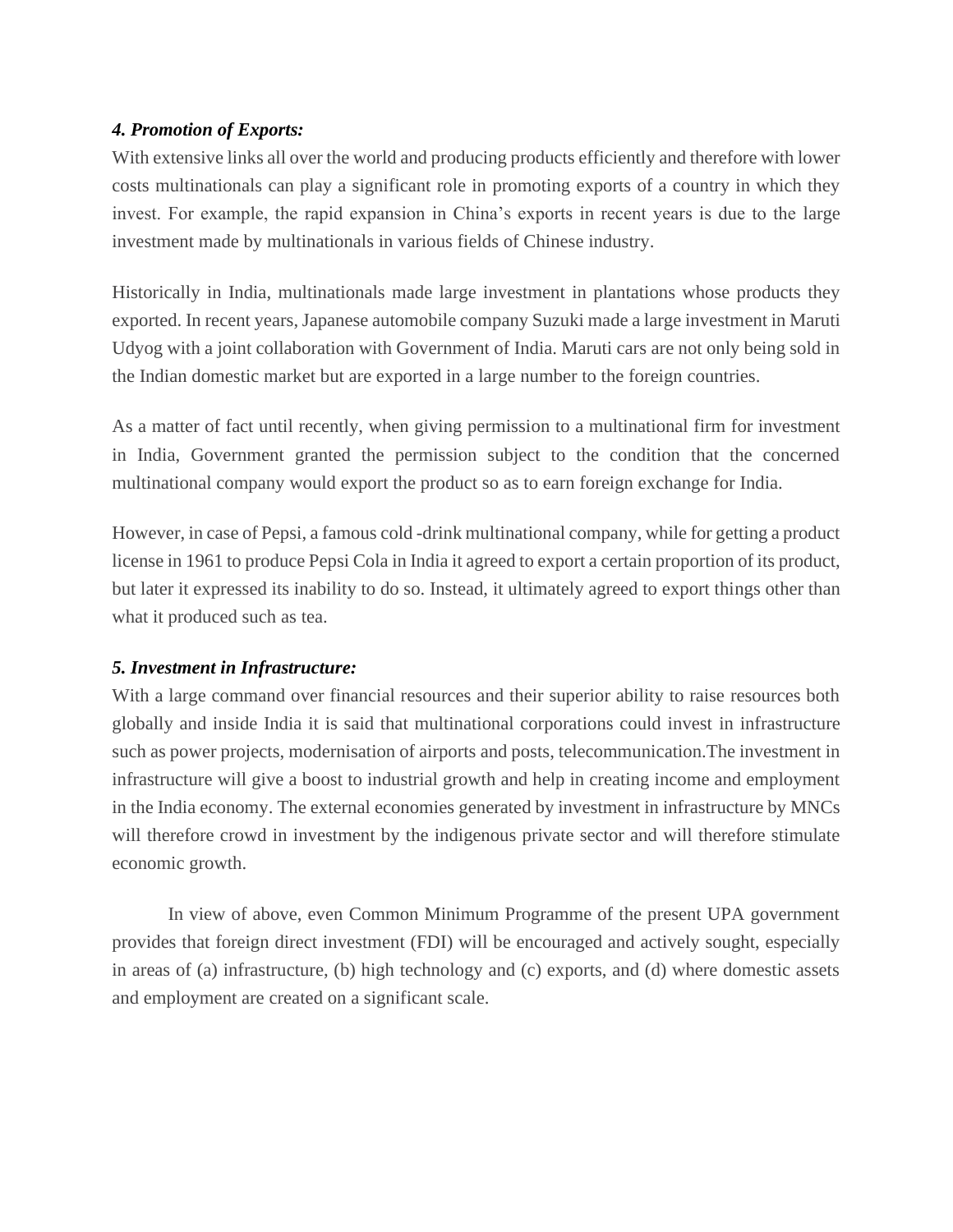#### **Ques 4. Differentiate between disinvestment and privatisation.**

Ans. disinvestment indicates only a partial dilution of control by the Govt and still retaining overall ownership of a particular enterprise, whereas privatisation for all purposes signify relinquishing the entire ownership in favour of private parties.

Definitions of Privatization and Disinvestment:

• Privatization involves transforming the ownership of a public sector business to the private sector known as strategic buyer.

• Disinvestment is also a transformation process that happens while retaining 26% or, in some contexts, 51% percent of share right (i.e. the voting power) with the public sector organization. The rest is transferred to the desired partner.

• Ownership:

• In privatization, full ownership is transferred to the strategic partner.

• In disinvestment, usually, 26% or 51% of share is retained with the government company, and the rest is transferred to the strategic partner.

Ques 5. Discuss problems and constraints of disinvestment in India.

Ans. To address operational inefficiencies in PSEs without comprising their social objectives, disinvestment policy is often used. However, there are concerns regarding the extent of impact on firm performance since disinvestment may involve transfer of ownership but not control. Analysing data from 1991-2010 on all manufacturing PSEs owned by the central government, this column shows that the average annual efficiency score of disinvested enterprises rose by almost 20%.

Public sector enterprises (PSEs) have an indistinct mandate of meeting objectives beyond the narrow paradigm of profit maximisation. Generating employment, investing in projects that have long gestation periods, setting up operations in certain locations, and regulating prices of some of their products, are some of the objectives that may fall under the social ambit of PSEs. When this multidimensional mandate is combined with an environment free of competitive pressure, PSEs may suffer from operational inefficiencies. To address this inefficiency without compromising on the social objectives that PSEs are expected to achieve, minor disinvestment may be a useful remedial policy.

Theoretically, disinvestment is defined as the transfer of ownership/control of PSEs from the government to the private sector. Privatisation, on the other hand, is a stronger form of disinvestment in which the control is always transferred to the private sector<sup>1</sup>. Hence, by selecting a PSE for disinvestment the government reduces the haziness of the multidimensional objective